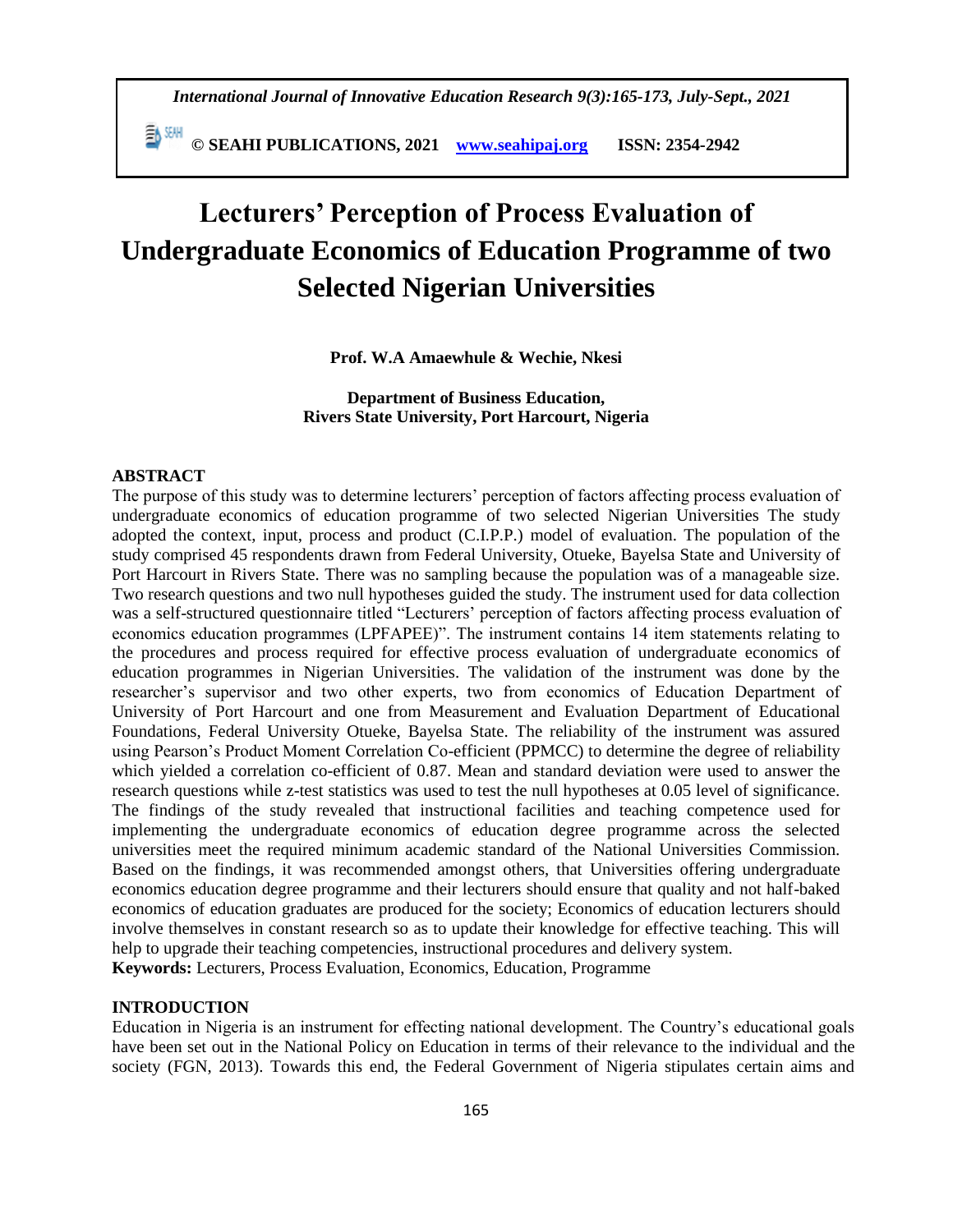objectives in NPE which are to facilitate educational development in the Country. In fostering these aims and objectives, Economics of Education has important roles to play.

Economics of Education is an applied field of study which is often referred to as human capital development. Adam (2011) defined economics as an inquiry into the nature and courses of the wealth of nation. Alfred (2012) opined that economics is a study of mankind in ordinary business of life, earning and enjoying a living. This definition explains the issue of wealth acquisition and management (Todaro & Smith, 2011. Lipsey and Chrystal (2004) viewed economics as a social science that studies how the resources are transformed by producers into all the many goods and services that modern consumers want. For Robins (2010), economics is a social science that studies human behavior as a relationship between ends and scarce means with alternative uses. Economics of education is a branch of economics which uses economic tools to solve educational problems. It involves the systematic application of economic terms, principles, theories and laws in the process of producing and distributing educational services so that the educational system can respond effectively and efficiently to the unlimited educational wants of man (Ajayi, 2005). Gordan (2014), described undergraduate economics of education as a standard approach to simplification and summarization. The author stated further that economics is a complicated subject which must be simplified for university students to allow them a grasp of fundamentals that can then serve as a basis for more advanced study.

From the discussion so far, it is clear that economics of education is an aspect of economics studied at the higher level of education (Kemgbara, 2014). On the other hand economics is vocational training whose major purpose is to produce, distribute and consume goods and services. It is simply, education whose preparation is related to the acquisition of more theoretical knowledge and applied skills on how individuals, government, business and nation make choice on allocation of resources to satisfy their wants and needs.

The objectives of undergraduate economics of education have been variously stated. The department of economics, University of Nigeria, Nsukka (UNN, 2015) outlined the philosophies of economics of education programme as: the desire to continuously produce well-armed graduates to play positive roles towards the social and economic advancement of Nigeria, Africa and the world, to restore the dignity of man in the society and to equip the students with a board foundation in the field of social science and to ground them in the application of economic theory and the tools of economic analysis in solving human behavioral problem.

Economics of Education has many areas of attention, though there are yet to be consensus among scholars as to the extent to which it covers. Kengbara (2014), focuses on the expression of it. Also, Okoh (2015) stated that Economics of education emphasizes the determination of educational product or output and the efficiency of production technology. For Okoro (2015), economics of education focuses on determination of benefits accruable to education investment. From the foregoing, economics of education therefore is concerned with the use of numerical expression to measure resources, productivity, income and economic development (Agabi, 2012).

The above definitions of economics of education emphasized the development of individuals who will directly contribute to national development. That being so, therefore, the extent to which the undergraduate economics of education programme has been achieved needs to be evaluated.

Evaluation has been defined as a systematic process used to determine the merit or worth of as specific programme curriculum or strategy in a specific context (Guskey, 2000). Programme evaluation according to Omoru-Onuka (2001) determines the responsiveness of a programme clientele by answering some questions as to how it has been responsible for achieving its goals. According to Scriven, in Kemgbara (2017), Programme evaluation has been defined as judging th worth or merit of something or the producat of the process. Evaluations of a programme can be carried out in terms of the programme's context, input, process and product. For the purpose of this study, emphasis is placed on the instructional procedure and delivery system as well as the teaching competence of Business educators. A number of evaluation models exist for use in evaluating educational programmes. Some of them are course improvement model, assessment of merit model, discrepancy model, Kentucky vocational education model and model for evaluating vocational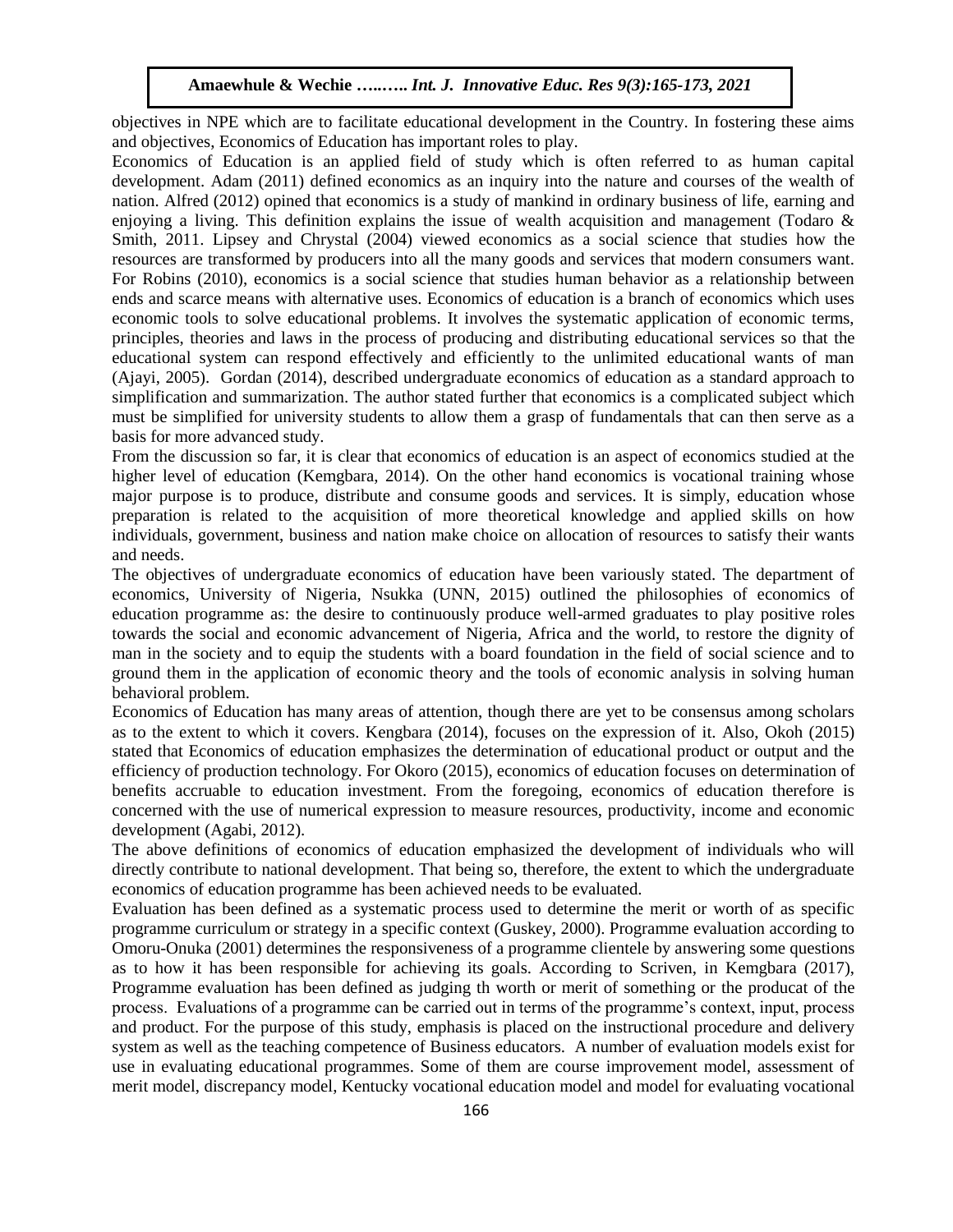teacher education programme (Ubulom, 2006). Others are decision objective model by Werner (1970) and CIPP model (Shufflebem, 1971). This study adopts the process aspect of the context, input, process and product (CIPP) model of evaluation.

Process evaluation takes place at the stage a programme has been installed and its purpose is to provide feedback to persons responsible for implementing plans and procedures. This can be achieved by detecting or predicting defects in the procedural designs or its implementation during the implementation stage, providing information for programme decision and maintaining a record of the procedure as occurs. What happens at this period are installation and process stages of programme. However, an integral part of educational evaluation calls for examining the procedures or processes of instructional delivery vis-à-vis the process prescribed for use by teachers in the curriculum. If instructional delivery processes in economics of education programme are those not prescribed in the curriculum, the objectives of instructions may not be achieved. On this note, there is need for a total overhauling of undergraduate economics of education degree programmes offered at the tertiary institutions in Nigeria. The reason for this overhauling, according to Okwuanaso (2001) is to provide the basis for improvement.

However, if the processes of instruction are adequate, lecturers are adequately provided and up-to-date in knowledge, and inputs (equipment and instructional facilities) are adequate then it is possible that eth aims of economics of education can be achieved. From the discussion so far, the researcher observed that a number of research studies have been done to identify different problems, which economics of education programmes has been facing. These non-evaluating studies focused on the context (programme not having implicit focus, inadequate and inappropriate curriculum specification), inputs (students inadequacy and nonfunctionality of instructional facilities and equipments, inadequate classrooms and lecture halls, lack of qualified lecturers as well as lack of sufficient funding), process (ineffective instructional delivery, poor teaching methods and administration) and product (performance and competency levels of economics of education graduates and skills acquired) for effective running of economics of education programme.

Despite that different studies have been carried out on the context, input, process and product components of economics of education programme, proper evaluation of the variables did not seem to have taken place. The issues presented so far are suspected to constitute the present fact about the state of undergraduate economics of education degree programme of Federal University, Otueke and University of Port Harcourt. That being so, such an evaluation will cover adequacy of instructional facilities and equipments for running undergraduate economics of education and teaching competence academic staff use for the implementation of undergraduate degree programmes of Federal University, Otueke and University of Port Harcourt respectively.

### **Statement of Problem**

Though the problem of effective running of undergraduate economics of education degree programme in Nigerian Universities is alarming, the expectation is that universities are meant to provide their students with the opportunities to effectively acquire the needed skills, knowledge and attitudes in Economics of Education so that they can function effectively in the world of work. However, studies by Okoh (2015) and Okoro (2015) have shown that undergraduate economics education degree programme offered at the universities are faced with problems. The problems as claimed by the researchers are that, the process (teaching competence, instructional facilities and equipment) used for implementing undergraduate economics of education degree programmes in Nigerian Universities are inadequate.

Given that these problems are faced by the Nigerian universities, how effective is the undergraduate economics education degree programme offered in Federal University, Otueke and University of Port Harcourt? To provide answer to this question, there is need to empirically study and ascertain this issue so as to obtain empirical data for making a value judgment. Based on this premise, there is a research based knowledge gap existing which needs to be filled empirically through this study.

# **Purpose of the study**

The main purpose of the study was to determine lecturers' perception of factors affecting process evaluation of undergraduate economics of education degree programme of two selected Nigerian Universities. Specifically, the study sought to: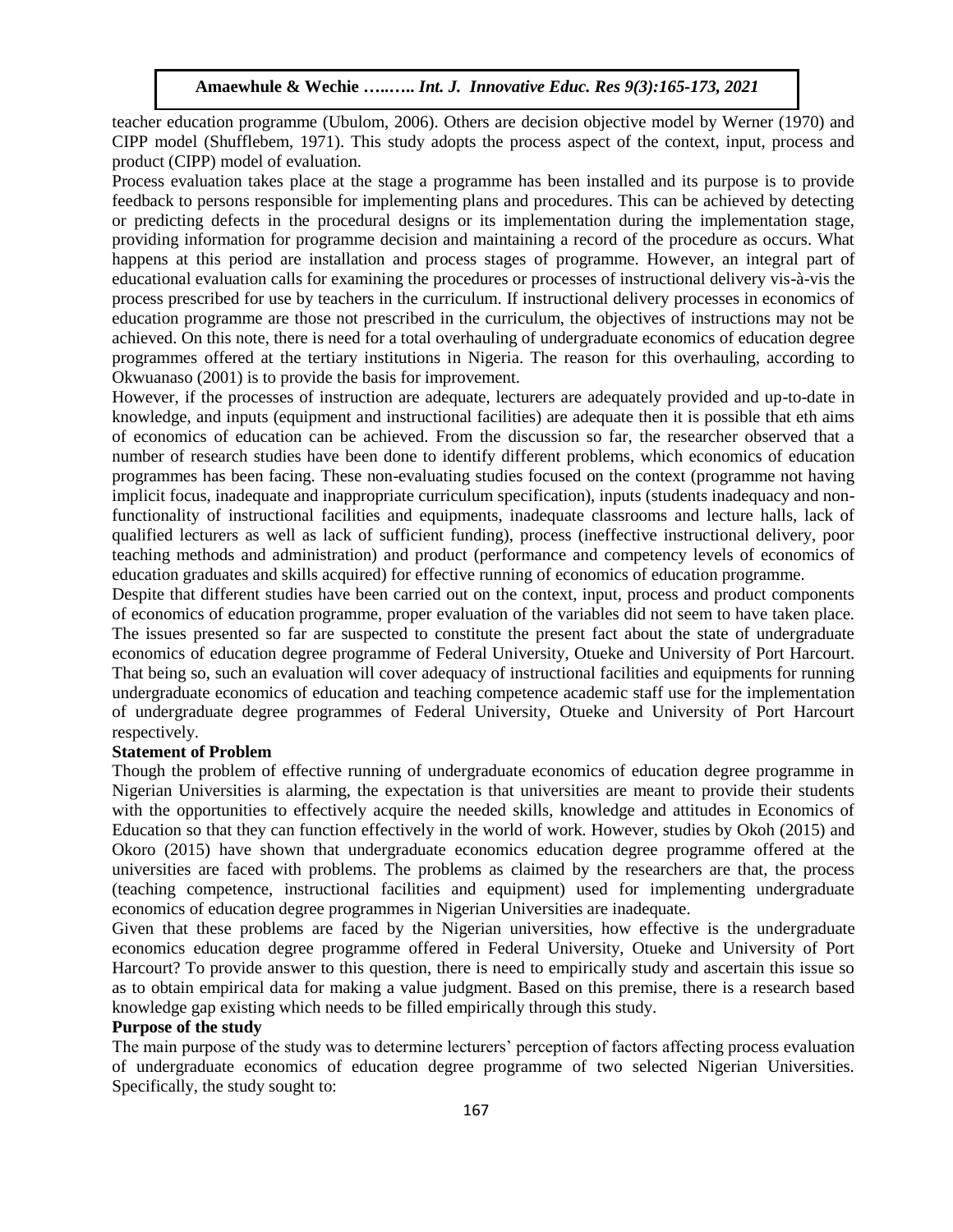- 1. Determine the extent which lecturers perceive instructional facilities as process evaluation of undergraduate economics of education degree programme of Federal University, Otueke and University of Port Harcourt.
- 2. Determine the extent which lecturers perceive teaching competences of academic staff as a process evaluation of undergraduate economics of education degree programme of Federal University, Otueke and University of Port Harcourt.

# **Research Questions**

The following research questions guided the study.

- 1. To what extent do lecturers' perceive adequacy of instructional facilities as a process evaluation of undergraduate economics of education degree programme of Federal University, Otueke and University of Port Harcourt?
- 2. To what extent do lecturers perceive teaching competences of academic staff as a process evaluation of undergraduate economics of education degree programme of Federal University, Otueke and University of Port Harcourt?

## **Hypotheses**

The following hypotheses formulated were tested at 0.05 level of significance.

- 1. There is no significant difference in the mean ratings of Federal University, Otueke (FUO) and the University of Port Harcourt (UPH) on the extent they perceive state of instructional facilities as a process evaluation of undergraduate economics of education degree programme.
- 2. There is no significant difference in the mean ratings of Federal University, Otueke (FUO) and the University of Port Harcourt (UPH) on the extent they perceive teaching competences of academic staff as a process evaluation of undergraduate economics of education degree programme.

#### **RESEARCH METHODS**

The study adopted the context, Input, process and product (CIPP) model of evaluation research design. The CIPP model was considered appropriate for the study because it investigates the effectiveness, efficiency and accountability of an educational programme as planned and executed for the overall good of the society. This study was conducted in Rivers and Bayelsa state Federal Universities. The population for the study comprised 15 Economics of Education lecturers from Federal University, Otueke and 30 Economics of Education Lecturers from University of Port Harcourt, aggregating to a total population of 45 respondents. There was no sampling because the population was of a manageable size. Two research questions and two null hypotheses guided the study. The research instrument used for the study was a selfstructured questionnaire titled "Lecturers' perception of factors affecting process evaluation of economics education programmes (LPFAPEE)". The first section sought demographic information of the respondents while the second section contained 14 items in two clusters according to the research questions. The reliability of the instrument was assured using Pearson's Product Moment Correlation Co-efficient (PPMCC) to determine the degree of reliability which yielded a correlation co-efficient of 0.87. The instrument was structured on a 4-point rating scale as follows: High Extent (HE  $-$  4 points), Moderate Extent (ME – 3 points), Low Extent (LE – 2 points) and Very Low Extent (VLE – 1 point) respectively. The instrument was face and content validated by the researcher's supervisors and two experts. Out of the 45 copies of the questionnaire produced and distributed by the researcher with two research assistants, one hundred percent (100%) return was recorded. The research questions were analyzed using mean and standard deviations, while the hypotheses were tested at 0.05 level of significance using z-test statistics.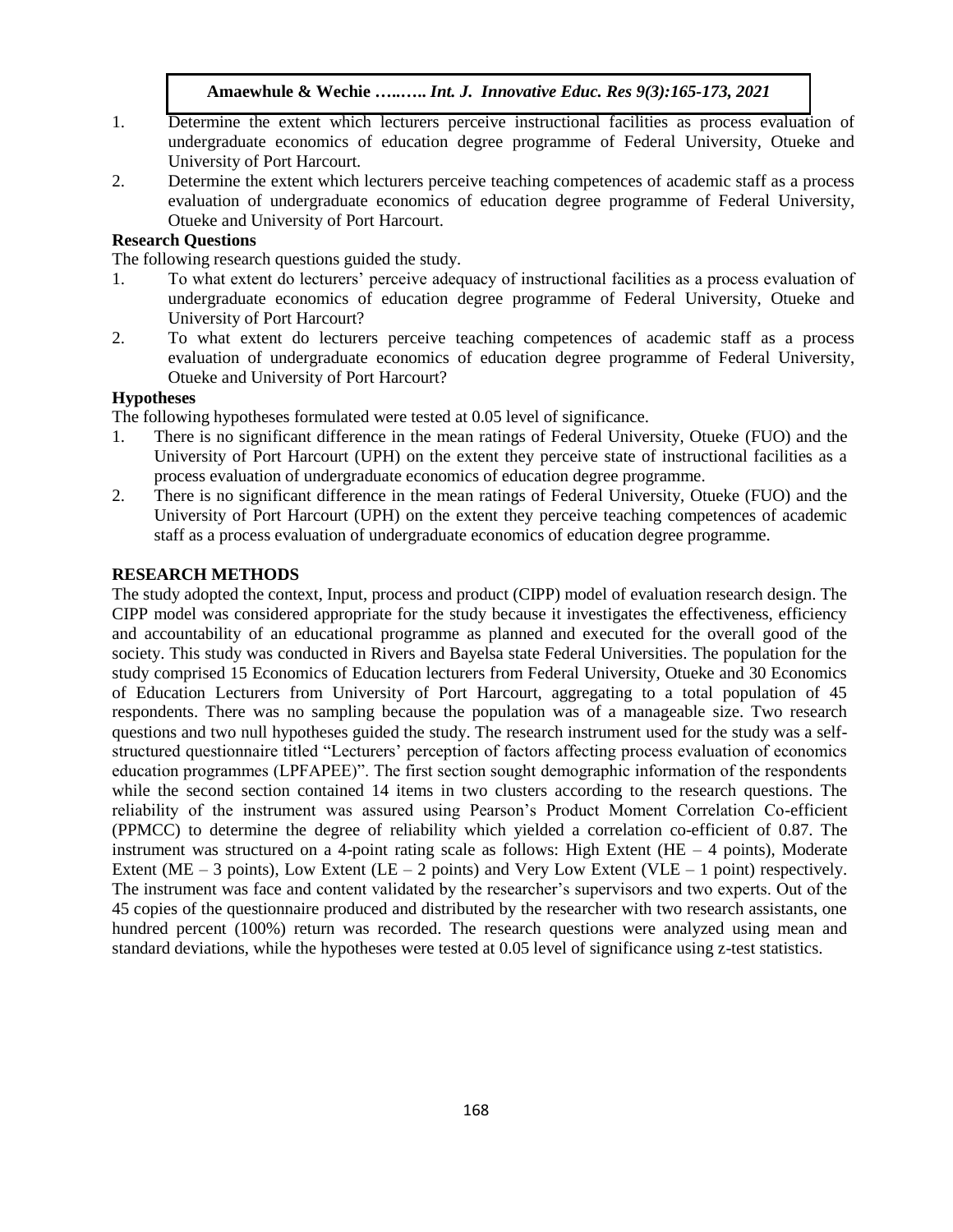# **PRESENTATION OF FINDINGS Research Question 1**

*To what extent do lecturers' perceive the state of instructional facilities as a factor affecting process evaluation of undergraduate economics of education degree programme of Federal University, Otueke and University of Port Harcourt?*

**Table 1: Respondents mean rating on the extent lecturers' perceive the state of instructional facilities as a factor affecting process evaluation of undergraduate economics of education degree programme of FUO and UPH** 

| S/N            | <b>Item-Statements</b>                                                                                                                                                                       | $FUO = 15$  |           |             |             | <b>UNIPORT = 30</b> |             |  |  |
|----------------|----------------------------------------------------------------------------------------------------------------------------------------------------------------------------------------------|-------------|-----------|-------------|-------------|---------------------|-------------|--|--|
|                |                                                                                                                                                                                              | $\mathbf X$ | <b>SD</b> | <b>RMKS</b> | $\mathbf X$ | <b>SD</b>           | <b>RMKS</b> |  |  |
| $\mathbf{1}$   | Adequacy of classroom<br>blocks<br>will<br>enhance effective teaching and learning of<br>economics of education                                                                              | 3.42        | 1.02      | <b>HE</b>   | 3.78        | 1.03                | <b>HE</b>   |  |  |
| $\overline{c}$ | Adequacy of seminar rooms will enhance<br>effective process evaluation of economics<br>of education programme                                                                                | 3.67        | 1.00      | HE          | 3.88        | 1.07                | HE          |  |  |
| 3              | Availability and adequacy of cybraries 3.47<br>and other spaces used principally for<br>delivery<br>economics<br>of<br>education<br>instruction will enhance effective process<br>evaluation |             | 1.11      | <b>HE</b>   | 3.51        | 1.13                | <b>HE</b>   |  |  |
| 4              | Availability and adequacy of on-campus<br>clinics will enhance effective process<br>evaluation of economics of education<br>degree programme                                                 | 3.62        | 1.01      | <b>HE</b>   | 3.87        | 1.02                | <b>HE</b>   |  |  |
| 5              | Adequacy of text books and pamphlets<br>will enhance effective process evaluation<br>of<br>economics<br>of education<br>degree<br>programme                                                  | 3.66        | 1.09      | <b>HE</b>   | 3.67        | 1.11                | <b>HE</b>   |  |  |
| 6              | Adequacy of study guides, manuals and 3.44<br>graphic calculations will enhance effective<br>process evaluation of economics of<br>education degree programme                                |             | 1.00      | <b>HE</b>   | 3.53        | 0.98                | <b>HE</b>   |  |  |
| 7              | Adequacy of computers, tablets, multi- 3.70<br>medias and charts will enhance effective<br>process evaluation of economics of<br>education degree programme                                  |             | 1.02      | HE          | 3.73        | 1.04                | <b>HE</b>   |  |  |
|                | <b>Aggregate X and SD</b>                                                                                                                                                                    | 3.56        | 1.03      | <b>HE</b>   | 3.71        | 1.05                | <b>HE</b>   |  |  |
|                | Source: (Field Survey, 2020)                                                                                                                                                                 |             |           |             |             |                     |             |  |  |

The Data presented in Table 1 showed the mean and standard deviation of the respondents on the extent

lecturers' perceived adequacy of instructional facilities as a factor affecting process evaluation of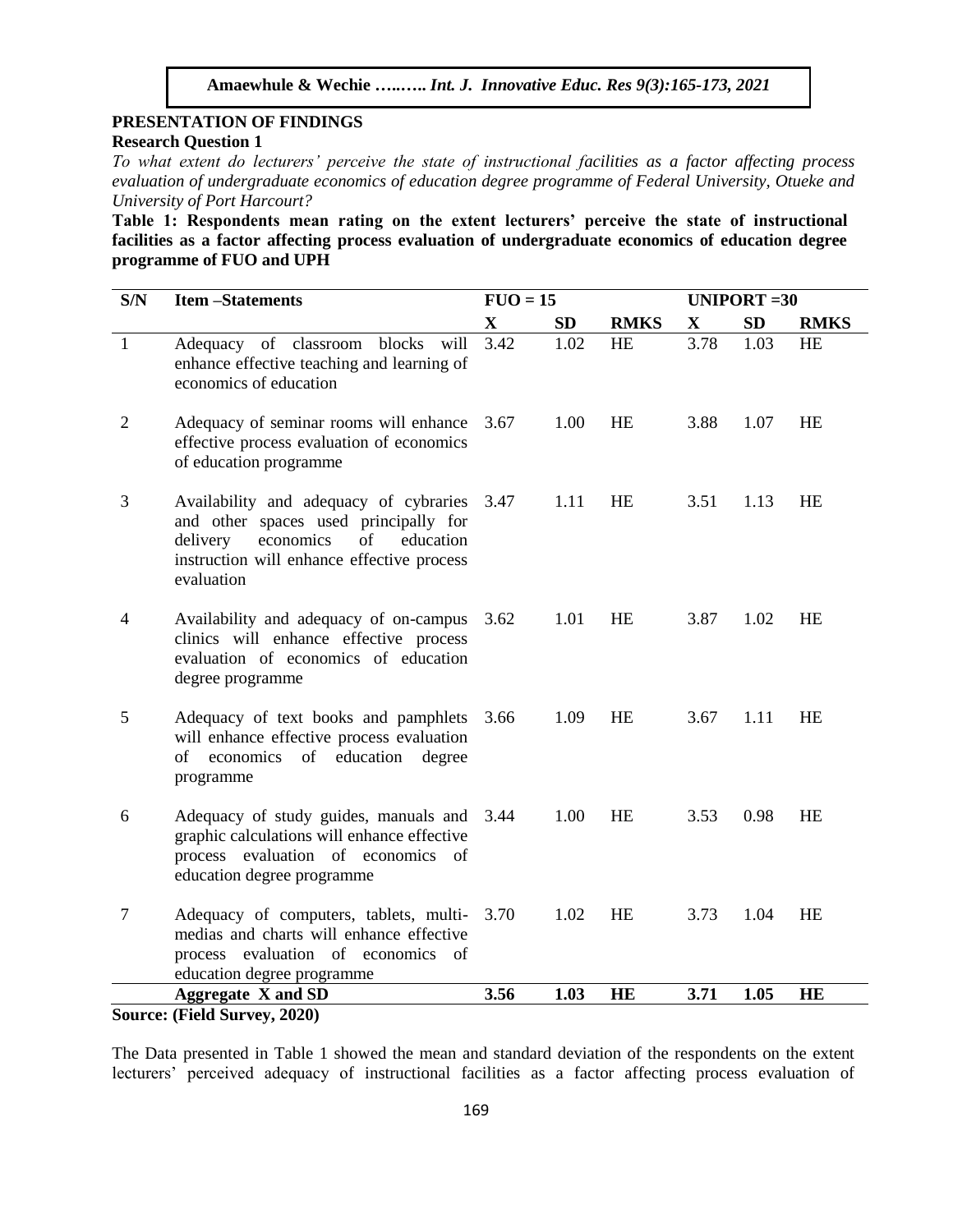undergraduate economics of education programme of Federal University, Otueke and University of Port Harcourt. With the total mean and standard deviation scores of 3.56 (1.03) for FUO and 3.71 (1.05) for UNIPORT which is greater than the criterion mean of 2.50, the respondents strongly agreed that adequacy of instructional facilities enhance effective process evaluation of undergraduate economics of education programme of Federal University, Otueke and University of Port Harcourt.

### **Research Question 2**

*To what extent do lecturers' perceive teaching competences of academic staff as a factor affecting process evaluation of undergraduate economics of education degree programme of Federal University, Otueke and University of Port Harcourt?*

**Table 2: Respondents mean ratings on the extent lecturers' perceive teaching competences of academic staff as a factor affecting process evaluation of undergraduate economics of education degree programme of Federal University, Otueke and University of Port Harcourt**

| $\mathbf X$<br><b>SD</b><br><b>RMKS</b><br>$\mathbf X$<br><b>SD</b>                                                                                                                    | <b>RMKS</b> |
|----------------------------------------------------------------------------------------------------------------------------------------------------------------------------------------|-------------|
|                                                                                                                                                                                        |             |
| 3.24<br>3.87<br>$\mathbf{1}$<br>0.93<br><b>HE</b><br>1.23<br>Adequate use of course content will<br>enhance effective process evaluation of<br>economics of education programme        | <b>HE</b>   |
| Lecturers' use of adequate physical<br><b>HE</b><br>2<br>3.45<br>1.00<br>3.68<br>1.18<br>facilities will enhance effective process<br>evaluation of economic of education<br>programme | HE          |
| 3<br>Adequate teaching competence of 3.70<br>1.15<br>HE<br>3.93<br>1.21<br>economics of education lecture will<br>enhance effective<br>of<br>programme<br>process evaluation           | HE          |
| HE<br>1.31<br>4<br>Adequate preparation and reading<br>3.53<br>1.04<br>3.86<br>ahead before attending classes will<br>enhance effective programme                                      | <b>HE</b>   |
| 5<br>Acquisition of adequate knowledge of 3.64<br><b>HE</b><br>1.10<br>3.89<br>1.18<br>economics of education course by<br>lecturers enhancing programme                               | <b>HE</b>   |
| The willingness of lecturers' for 3.62<br>HE<br>1.03<br>3.78<br>6<br>1.03<br>students to know what is taught<br>enhance effective programme                                            | <b>HE</b>   |
| 7<br>The updating of knowledge through 3.57<br>HE<br>1.07<br>1.05<br>3.88<br>seminars by Lecturers enhancing<br>effective programme                                                    | HE          |
| <b>Aggregate X and SD</b><br>3.53<br>1.04<br><b>HE</b><br>3.84<br>1.07<br>$\sigma$ $\sigma$ $\sigma$ $\sigma$<br>$\mathbf{C}$                                                          | <b>HE</b>   |

**Source: (Field Survey, 2020)**

The data presented in table 2 above showed the mean and standard deviation scores of the respondents on the extent lecturers' perceive teaching competences of academic staff as a factor affecting process evaluation of undergraduate economics of education degree programme of Federal University, Otueke and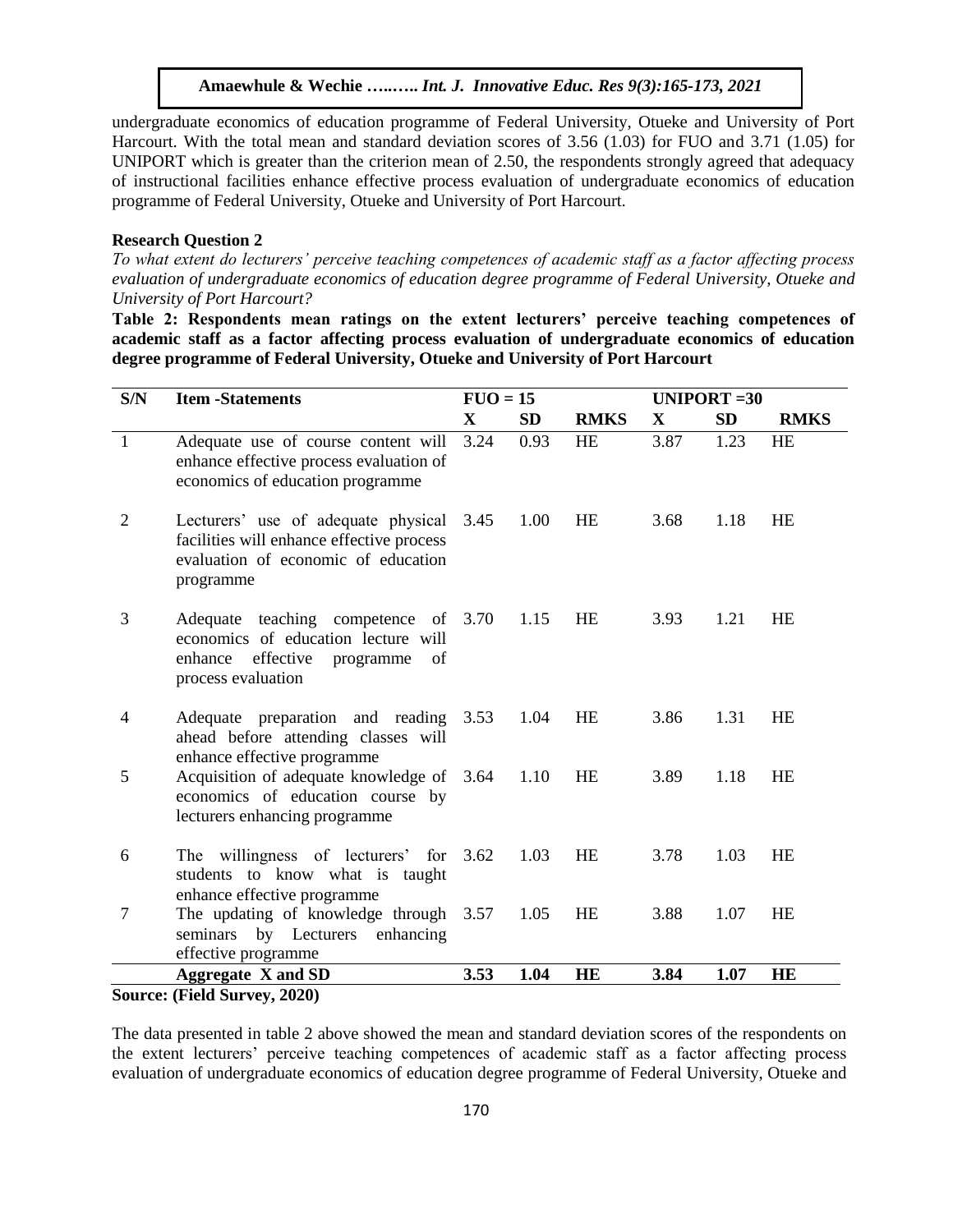University of Port Harcourt. With mean and standard deviation scores of 3.53 (1.04), for FUO and 3.84 (1.07) for UNIPORT which is above the criterion mean of 2.50, the respondents strongly agreed that the teaching competence of lecturers in the two selected universities is a factor that affects process evaluation of undergraduate economics of education degree programme of Federal University, Otueke and University of Port Harcourt.

#### **Hypotheses 1**

There is no significant difference in the mean ratings of Federal University, Otueke (FUO) and the University of Port Harcourt (UPH) on the extent they perceive the state of instructional facilities as a factor affecting process evaluation of undergraduate economics of education degree programme.

**Table 3: z-test Analysis of the mean rating of FUO and UNIPORT lecturers on their perceived adequacy of instructional facilities as a factor affecting process evaluation of undergraduate economics of education degree programme**

| <b>Respondents</b> |    |      | SD   | Df | Z-cal   | Z-crit | a    | <b>Decision</b> |  |
|--------------------|----|------|------|----|---------|--------|------|-----------------|--|
| <b>FUO</b>         |    | 3.56 | 1.03 |    |         |        |      |                 |  |
|                    |    |      |      | 43 | $-0.91$ | . 96   | 0.05 | Accepted        |  |
| <b>UNIPORT</b>     | 30 |      | 1.05 |    |         |        |      |                 |  |
|                    |    | .    |      |    |         |        |      |                 |  |

#### **Source: Field Survey, 2020**

From the z-test in table 3, the calculated value of 0.91 is less than z-critical value of 1.96 at 0.05 levels of significance and 43 degree of freedom The null hypotheses is upheld.

### **Hypotheses 2**

There is no significant difference in the mean ratings of Federal University, Otueke (FUO) and the University of Port Harcourt (UPH) on the extent they perceive teaching competence of academic staff as a factor enhancing effective process evaluation of undergraduate economics of education degree programme.

**Table 4: Respondents mean ratings on the extent lecturers perceive teaching competence of Academic staff as a factor enhancing effective process evaluation of undergraduate economics of education degree programme**

| ັ<br>.                              |    |                                  |           |    |         |        |      |                 |  |
|-------------------------------------|----|----------------------------------|-----------|----|---------|--------|------|-----------------|--|
| <b>Respondents</b>                  |    |                                  | <b>SD</b> | Df | Z-cal   | Z-crit | a    | <b>Decision</b> |  |
| <b>FUO</b>                          |    | 3.53                             | .04       |    |         |        |      |                 |  |
|                                     |    |                                  |           | 43 | $-0.79$ | .96    | 0.05 | Accepted        |  |
| <b>UNIPORT</b>                      | 30 | 3.84                             | 1.07      |    |         |        |      |                 |  |
| $\sim$<br>$\mathbf{E}$ $\mathbf{E}$ |    | $\mathbf{a}\mathbf{a}\mathbf{a}$ |           |    |         |        |      |                 |  |

#### **Source: Field Survey, 2020**

From the z-test analysis in table 4, the calculated value of -0.79 is less than the critical value of z which is 1.96 at 0.05 levels of significance and 43 degree of freedom. The null hypothesis was upheld.

# **DISCUSSION OF FINDINGS**

The result of the analysis on the extent lecturers perceive the state of instructional facilities as a factor which enhances effective process evaluation of economics of education degree programme of FUO and UNIPORT as shown in table 1, indicates that the respondents to a high extent agree that the state of instructional facilities enhance effective process evaluation of economics of education programme in the two selected universities.

The result of this study confirms the findings of Asuru (2008) who posited that the state of instructional facilities enhances the teaching and learning process in any educational programme. Mbese (2016), further supports the finding by stating that these materials and equipments help to add stimulus to the teaching and learning of skills and practical subjects. The test of hypotheses 1 on table 3 indicates that there was no significant difference in the mean ratings of Federal University, Otueke (FUO) and University of Port Harcourt (UNIPORT) lecturers on the extent they perceive adequate instructional facilities as a factor enhancing effective process evaluation of undergraduate economics of education degree programme.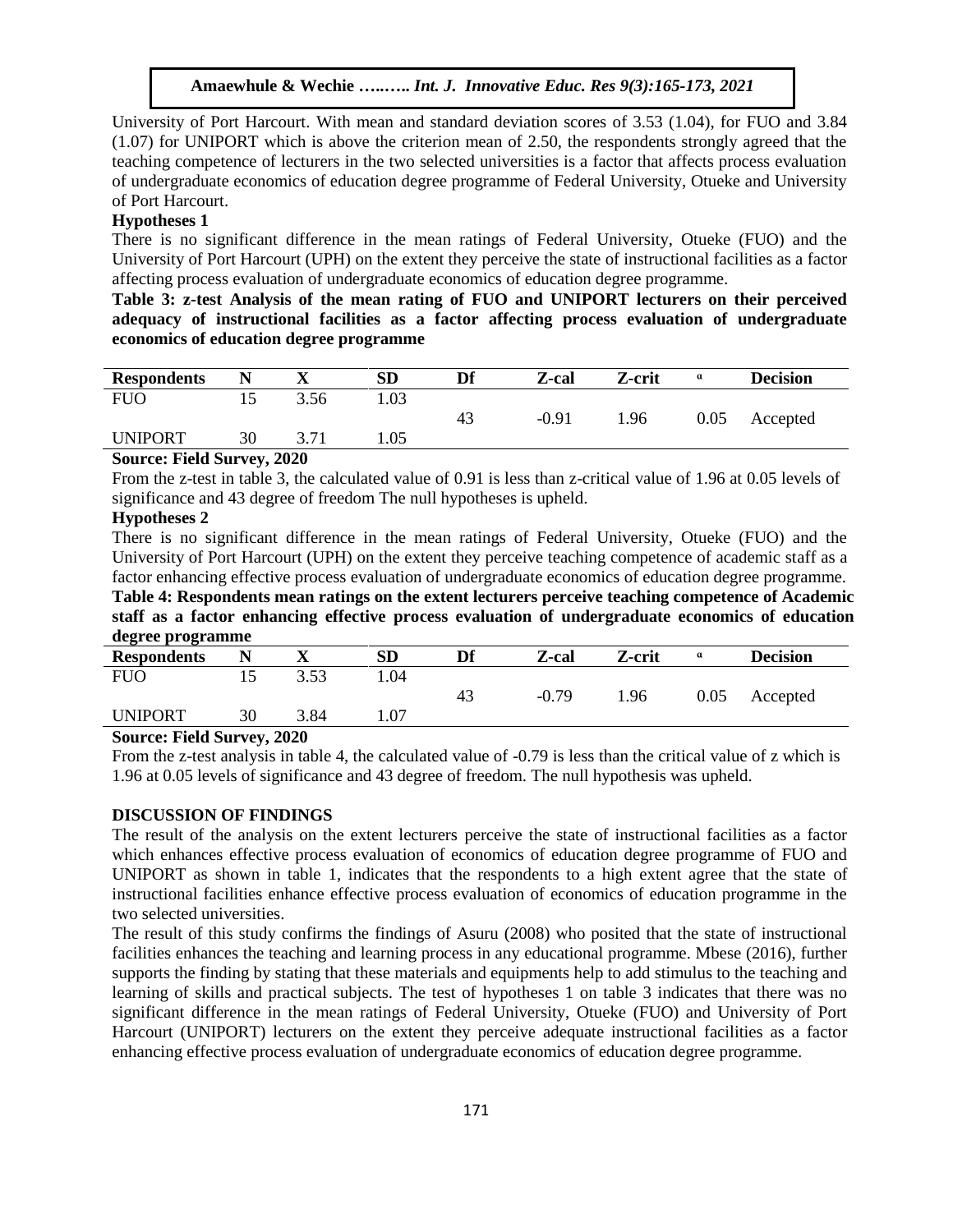Again, the result of the analysis on the extent lecturers perceive teaching competences of academic staff as a factor enhancing effective process evaluation of undergraduate economics of education degree programmes of Federal University, Otueke (FUO) and University of Port Harcourt (UNIPORT) as shown in table 2, revealed that respondents perceive teaching competences as a factor enhancing process evaluation. This finding agrees with the submission of Gordon (2014) who posited that quality education is not possible without adequate teaching competences of education and material resources. Again, the hypothesis 2, on table 4 was upheld.

#### **CONCLUSION**

Based on the findings and discussion of the study, it was concluded that the state of instructional facilities and teaching competences of economics of education lecturers are factors enhancing effective process evaluation of undergraduate economics of education programme of two selected Nigerian Universities.

# **RECOMMENDATION**

The following recommendations were made:

- 1. Universities offering undergraduate economics education degree programmes should ensure that their programmes meet Process Evaluation criteria in order to prove them effective and efficient in planning and execution.
- 2. Universities offering undergraduate economics education degree programme and their lecturers should ensure that quality economics of education graduates are produced by subjecting their programme to process education.
- 3. Economics of education lecturers should involve themselves in constant research so as to update their knowledge for effective teaching. This will help to upgrade their teaching competencies, instructional procedures and delivery system.

### **REFERENCES**

- Adam, O.L., (2011). Macro principles; power-point, and the internet: Four years of the good. the bad and the ugly. *Journal of Economics Education, Summer (3), 200-2008*.
- Agabi, O.G. (2012). Finance and economic of public education*. International Centre for Educational Service (ICES) 2(3), 24-28*
- Ajayi, I.A. (2005). *Production in economics of education*. Ado-Ekiti: Green Line Publishers
- Alfred, N.I. (2012).*Programme evaluation:* An imperative for successful basic education reforms in Nigeria, Ibadan
- Federal Republic of Nigeria (FRN, 2013) *National Policy on Education* (4<sup>th</sup> edition) Lagos: NERDC.
- Gordon, C. (2014). *Using classic articles in the teaching of undergraduate economics university of Camberra. Bruce, Act 2601*
- Guskey, T.R. (2000) *Evaluating professional development thousand oaks, CA.* Corwin press, Inc.. Retrieved from www. Education group on 13<sup>th</sup> July, 2020.
- Kengbara, J.D. (2017). Evaluation of undergraduate economic education degree programmes in selected Nigerian University. *Unpublished Ph.D Dissertation*, Department of Business Education, Rivers State University, Port Harcourt.
- Lipsey, R.I. & Chrystal, K.A. (2004). *Oxford Economics: (IQTH edn) Oxford*. Oxford University Press.
- Mbese, B.O. (2016). *Standards in distance education*: Lead paper presented at the National Conference on Distance Education, Abuja.
- Okoh, N.M. (2015). *Budget and educational economics (the teachers handbook) Benin*. Ikene Publishers

Okoro, O.M. (2015). *Programme evaluation in education*: Uruowulu-obosi. Pacific publishers ltd.

Okwuanaso, F.N. (2001). *Business and Economics Education*: Principles and Methods, Ibadan: Evans brothers pub (Nig) ltd.